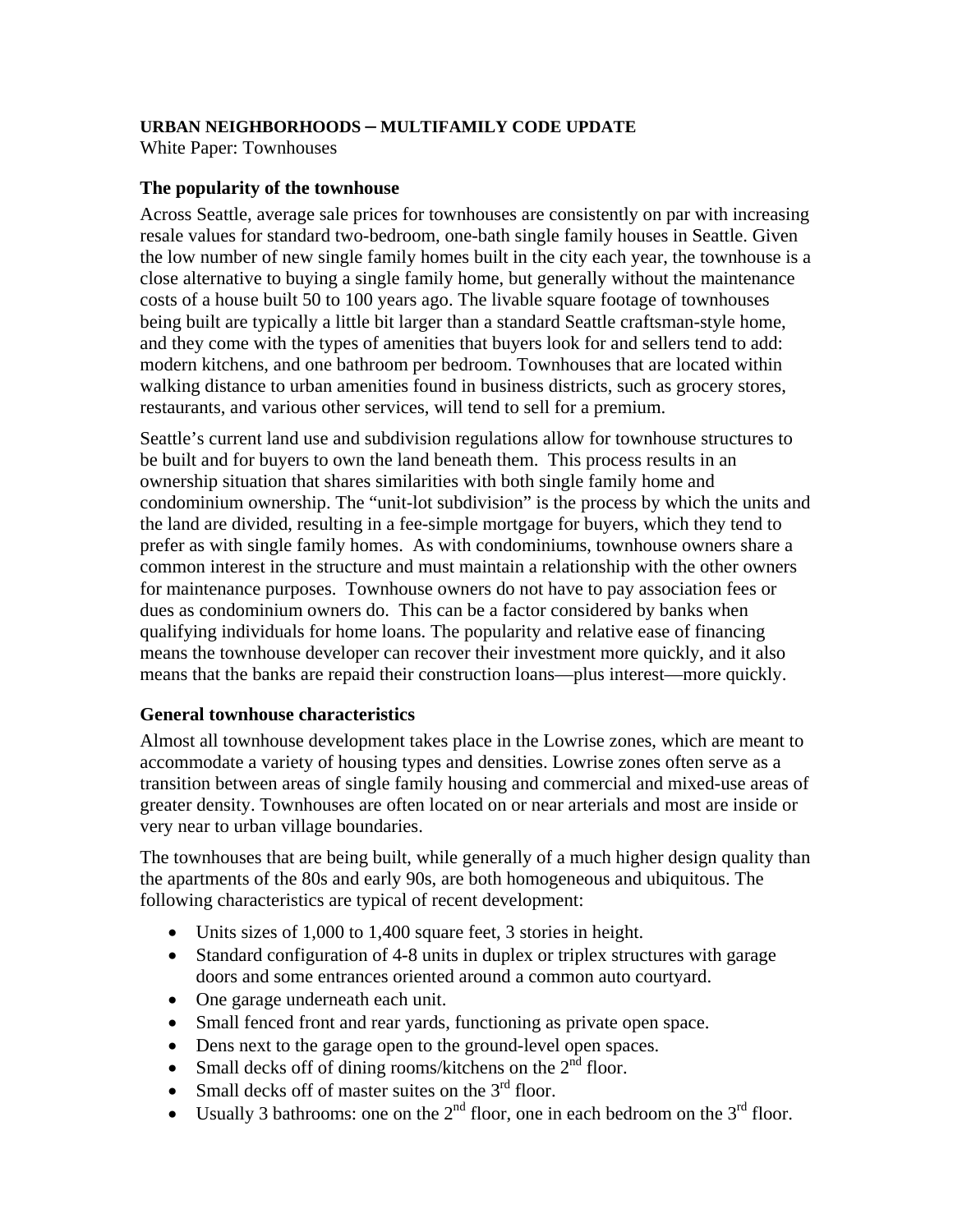### **Factors that influence townhouse design**

**Amendments to Multifamily Code.** During the 1980s, residential development in Seattle primarily consisted of only low density single family and relatively high density multi-unit buildings. While the multi-unit structures often resulting in affordable units, many were considered of questionable aesthetic quality. This led to anti-density sentiment, and with it tighter code restrictions on stacked flats. Development standards for encouraging more ground-related multifamily housing in the middle range of the density scale were adjusted (i.e. granting additional permitted lot coverage and building width and depth and lower parking requirements). These development standards that made stacked flats less attractive to build while encouraging ground-related housing, combined with new subdivision incentives, resulted in a housing type that Seattle hadn't seen much of yet: townhouses. The subdivision provisions also were intended to increase home ownership.

**Unit lot subdivision.** The new subdivision incentive is the unit-lot subdivision, which allows buyers their own unit, land, and small yard. A shared easement is generally required for driveway access to garages. The yards associated with each unit meet the requirements of the "ground-related" development standards in the Multifamily Land Use Code. Depending on the zone, an average of around 300 square feet of private groundlevel open space must be associated with and accessible to each unit.

**Development standards.** Projects that meet the ground-related provisions are allowed a larger maximum envelope than those that do not. These provisions include a greater lot coverage allowance and the ability to build wider and deeper structures, and were intended as incentives for townhouses. Previous to these incentives it was thought that townhouse development could not compete with stacked flats. Market preferences, Code amendments resulting in less favorable standards for stacked flats, the high cost of single family homes and favorable interest rates have all combined so that it is now difficult to point to one source of the popularity of townhouses

**SEPA and design review thresholds.** Townhouse developers report that another regulatory factor is critical to their ability to build. The thresholds for environmental and design review influence the number of units proposed. The thresholds for these review processes start at projects with 9 or more units in the Lowrise 3 (L3) zone. In Lowrise Duplex/Triplex (LDT) through L2 zones, no projects of any size are required to go through these reviews. This leads to quicker review times for these small projects, an important factor for smaller builders that rely on a quick turn-around to meet banks' construction loan requirements, often offered for only 12 months before becoming much more expensive. It is evident that most developers of townhouse projects will avoid building more than 8 units in a project in zones with thresholds, even if it means splitting a project into two separate permit reviews. This has a fairly big influence on the density and unit counts of townhouse projects in the denser Lowrise zones.

**Market forces.** Most residential development in Seattle maximizes the developable envelope prescribed by zoning. Since buyers often view townhouses as alternatives to single family homes, the floor areas are typically similar in size, ranging from 1,000 to 1,400 square feet for each unit. Factoring in high labor costs, financially it makes sense to build the most square footage possible on a site to be able to recoup these costs.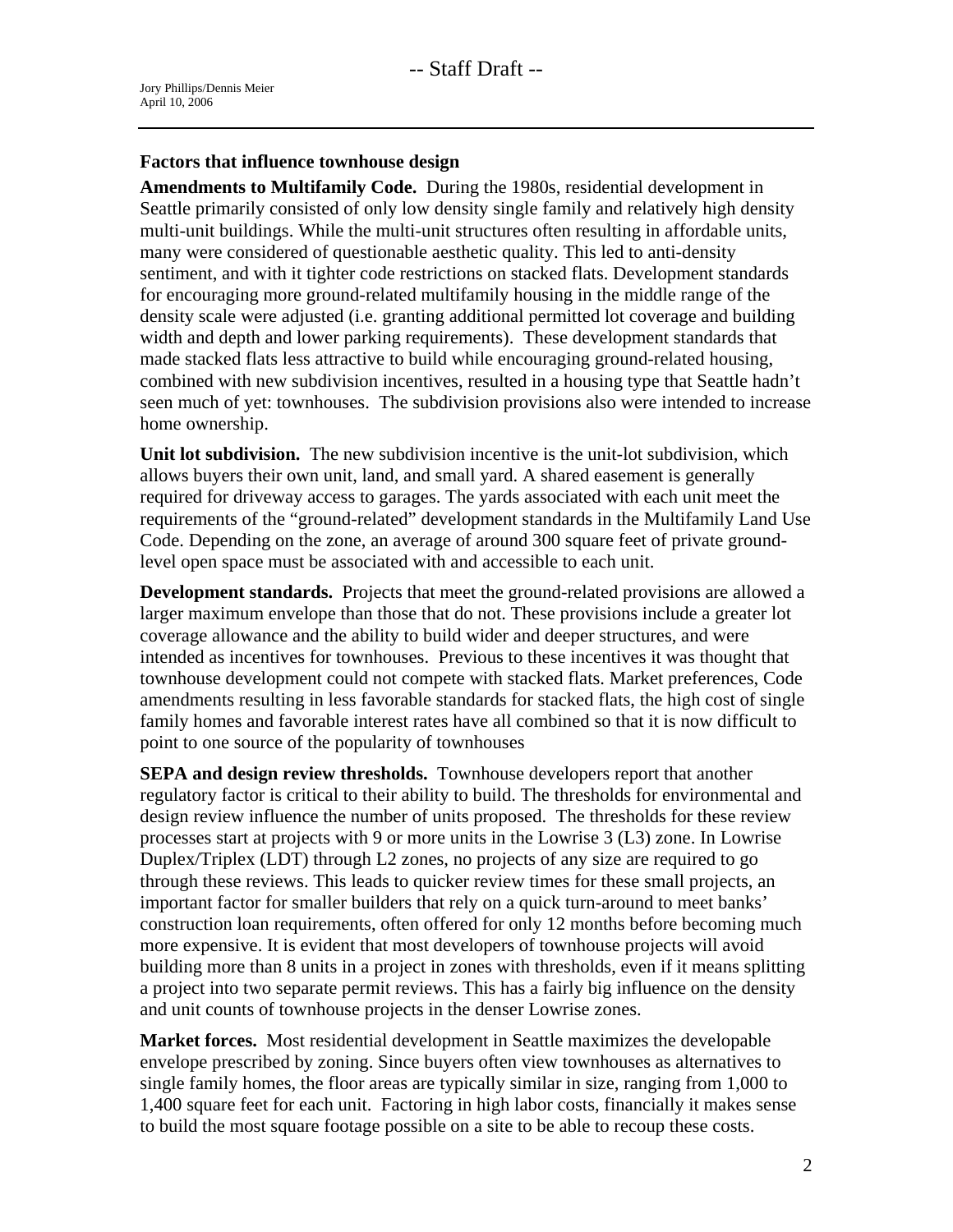## **Townhouse development standard issues and opportunities**

Some of the development standards in place today in the Lowrise zones may make it more difficult for townhouses to be built than necessary. Additionally, some development standards may not be resulting in features that should be emphasized in standard development in the future. These include height, open space, and rear yard setback requirements for lots on alleys.

**Height.** In the Lowrise Duplex/Triplex (LDT), Lowrise 1 (LI), and Lowrise 2 (L2) zones, the maximum allowed height limit for structures is lower than that allowed for less intensive Single Family zones. While the height limit in SF zones is 30 feet with an additional 5 feet allowed for a pitched roof, in the LDT, L1 and L2 zones the height limit is 25 feet plus 10 feet for a pitched roof. This allows for the three-story units and resulting square footage that the primary market demands for townhouses, but the top floors in these units must have shorter walls and sloped ceilings. Some developers will partially bury the ground floor of townhouses in these zones so that they are able to build a standard 8-foot wall on the top floor. The following diagram illustrates the maximum allowed height in L2 and lower zones for roofs with a minimum 6:12 pitch. A logical increase in the height allowed below the roof pitch to be consistent with what is allowed in Single Family zones could provide for the use of standard-length materials for walls on the  $3<sup>rd</sup>$  floor of townhouses and would allow higher ceilings on all floors for townhouse occupants. This would not significantly increase the bulk of the structures but could improve the livability of these multifamily units, and perhaps also encourage stacked flats in zones, where they are allowed, because this height would allow for a more usable top floor.

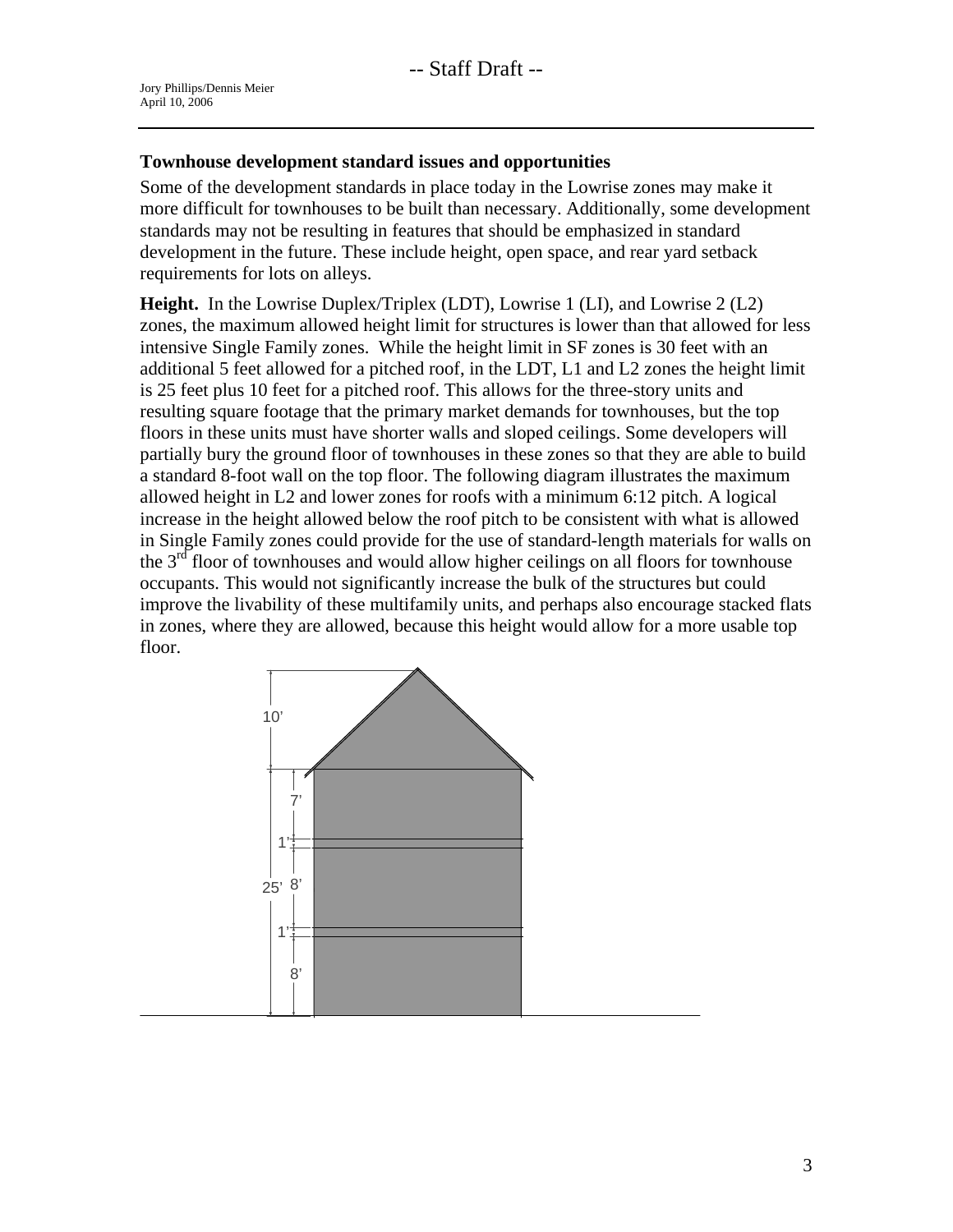# **Open Space**  IIII

Open space for ground-related units in Lowrise zones is rigorously shaped by Land Use Code requirements. However, the requirements often do not result in quality, spaces that are frequently used. To qualify as "ground-related," the project must provide an average of 300 square feet of private, usable open space for each unit, with a minimum of 200 square feet per unit. Further, a minimum dimension of 10 feet is required for any area to count as open space. The following illustration, a site plan of a standard townhouse project, shows the typical application of these requirements (plus standards such as front and rear setbacks). The lighter-shaded 5-foot wide areas created by the side setback requirements do not count in meeting the open space requirement.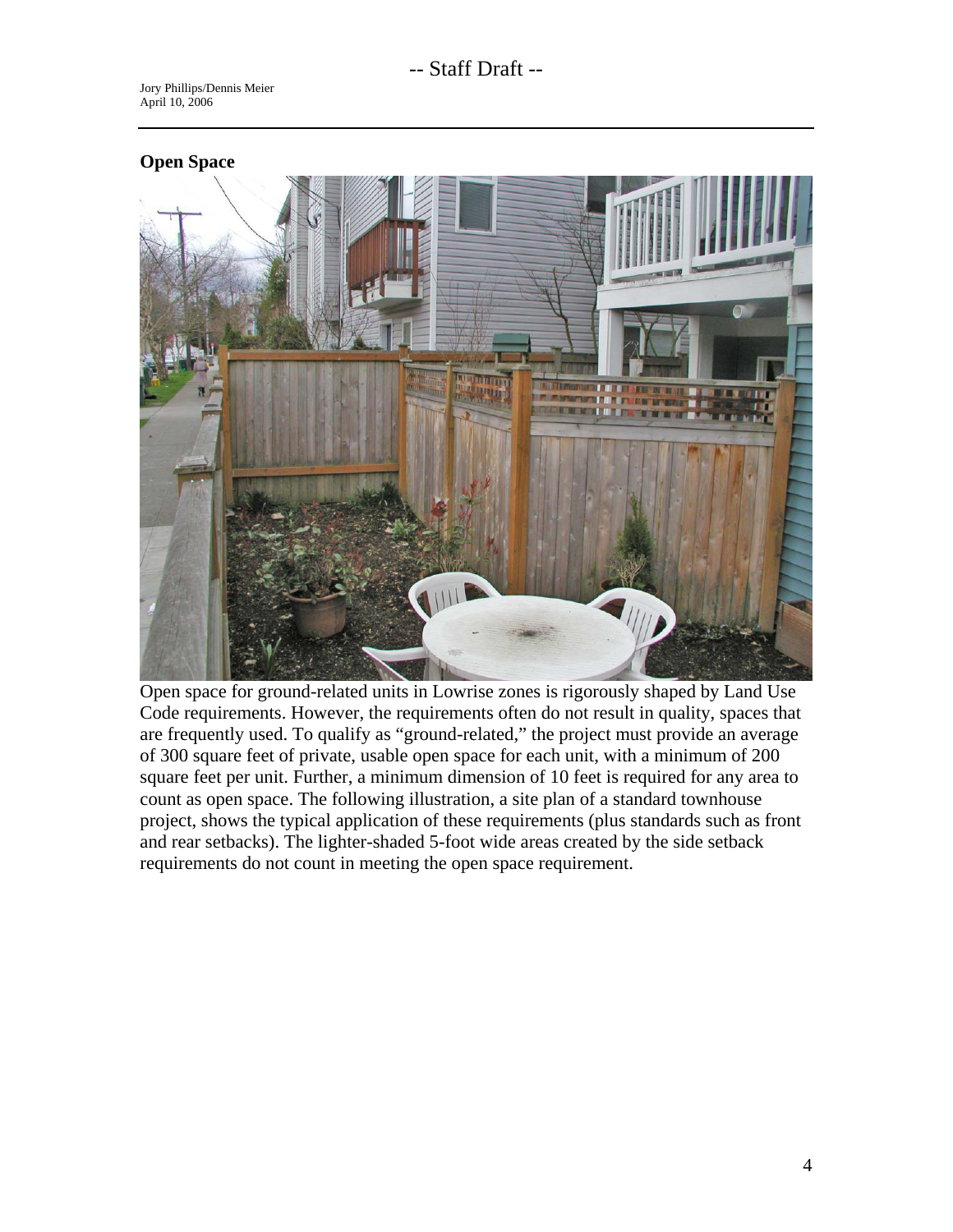

The above figure also illustrates how much of the lot is dedicated to driveway and garage access in the standard constructed townhouse configuration. In the above case, nearly one third of the lot is driveway and garage access. Another one third of the lot is required ground-level open space and/or front and rear setbacks from the property lines.

Because of the requirements for parking location and access, the design of most townhouse sites begins with access to parking, then setbacks from property lines, and followed by other standards. Particularly because the site shown is not adjacent to an alley, the amount of parcel area dedicated to the automobile is high. A difficulty in overcoming this is the fact that redevelopment in lowrise zones takes place in a piecemeal fashion because two or three adjacent lots are required to more easily design efficient site layouts. Because a townhouse project often replaces single family homes, one of more of the lots may have owners who are holding out for higher prices, making assemblage difficult and unpredictable.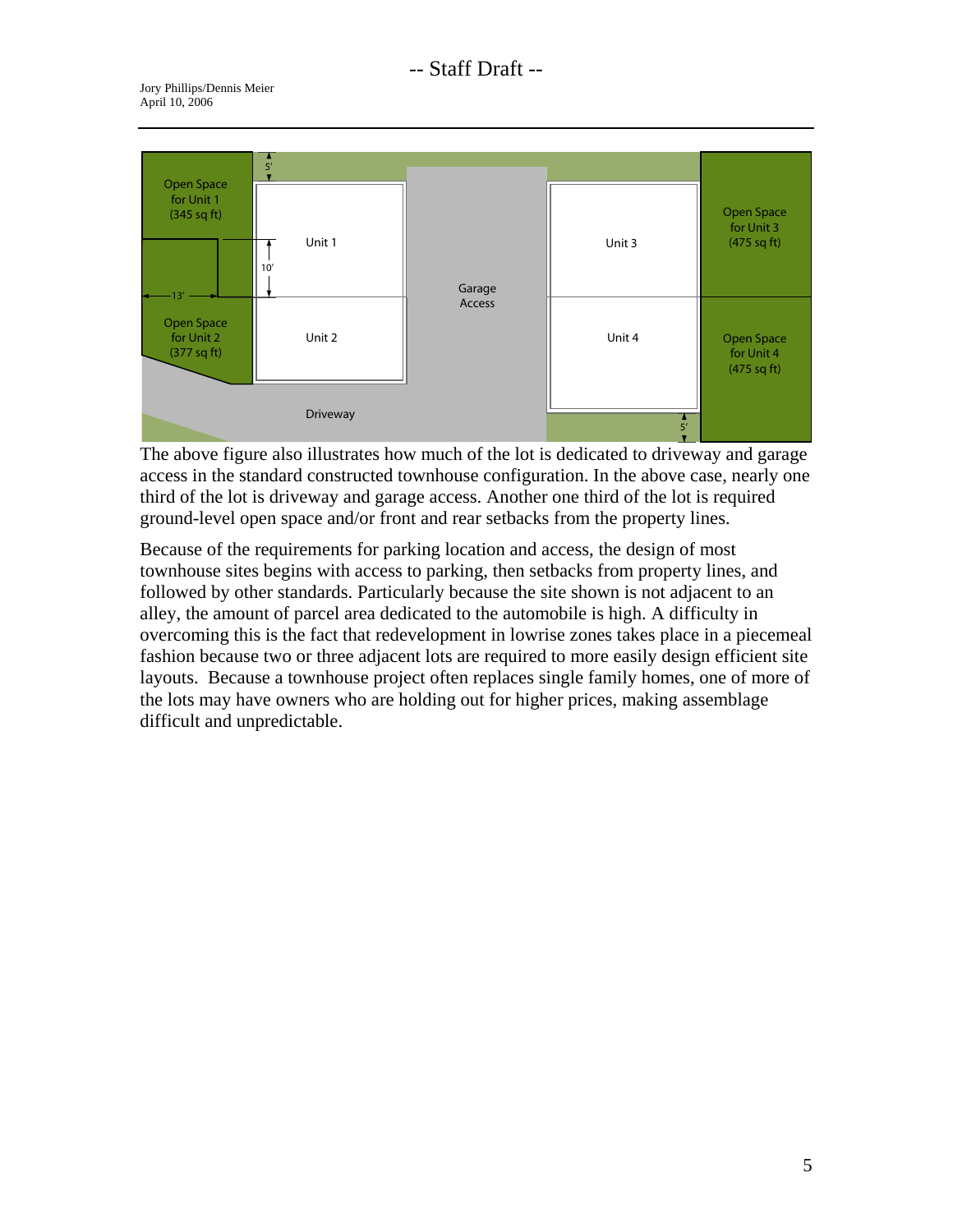# -- Staff Draft --



Another difficulty is that the open spaces provided are almost always fenced in a manner that creates a wall between the sidewalk and the unit. Many townhouses have a cedar fence facing the sidewalk. While this can provide some additional sense of security for the owners, it can actually make for less-safe streets, as they can't see who is walking by on the sidewalk outside. In general, a solid fence is not a positive pedestrian-friendly contribution to the streetscape, and the resulting spaces are often referred to as "cattle pens" due to the confinement of the open space with fencing.

**Alleys.** Lowrise-zoned areas with alleys could provide an opportunity for a small increase in ground-related units while still fitting in with neighborhood character. While the Land Use Code allows garages in the rear setbacks of lowrise zones, units above them are not allowed. The carriage house, essentially a unit above a garage along an alley, is a time-tested form of housing. Alleys are natural buffers between lots, and lowrise zones could provide housing more efficiently if carriage houses were allowed. The diagram below illustrates current rear setback rules for ground-related housing, which require a setback of 25 feet or a maximum of 20% of the lot depth, whichever is smaller, to a minimum of 15 feet. The setback may be measured from the centerline of the alley where they are present.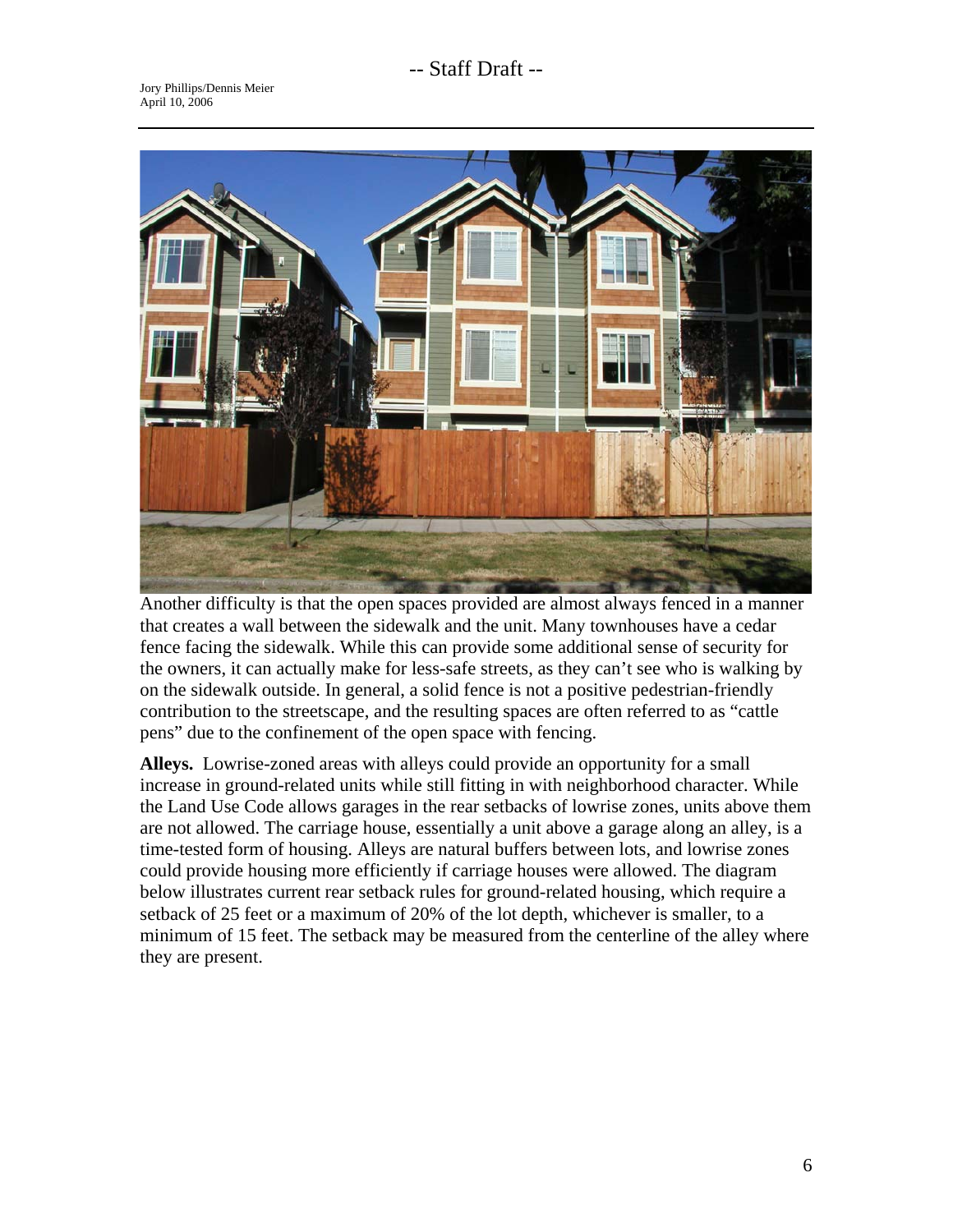

Modifications to development standards to allow carriage houses could result in more efficient use of limited multi-family zoned land as well as more meaningful open spaces. Locating parking adjacent to an alley affords the opportunity to orient units around a common open space. A "U-shaped" orientation was very common among multifamily structures built in the early part of the last century. Some successful models with similar characteristics have been built in recent years in Seattle, as the following picture of the "Miller Mews" project in Miller Park demonstrates.



The following schematic site plan shows how a "mews" arrangement could apply on two standard lowrise-zoned lots. Adjacent to alleys, the potential exists to greatly reduce the amount of land dedicated to automobile access and at the same time increase and improve housing and open space. This can have another positive side effect: more pedestrian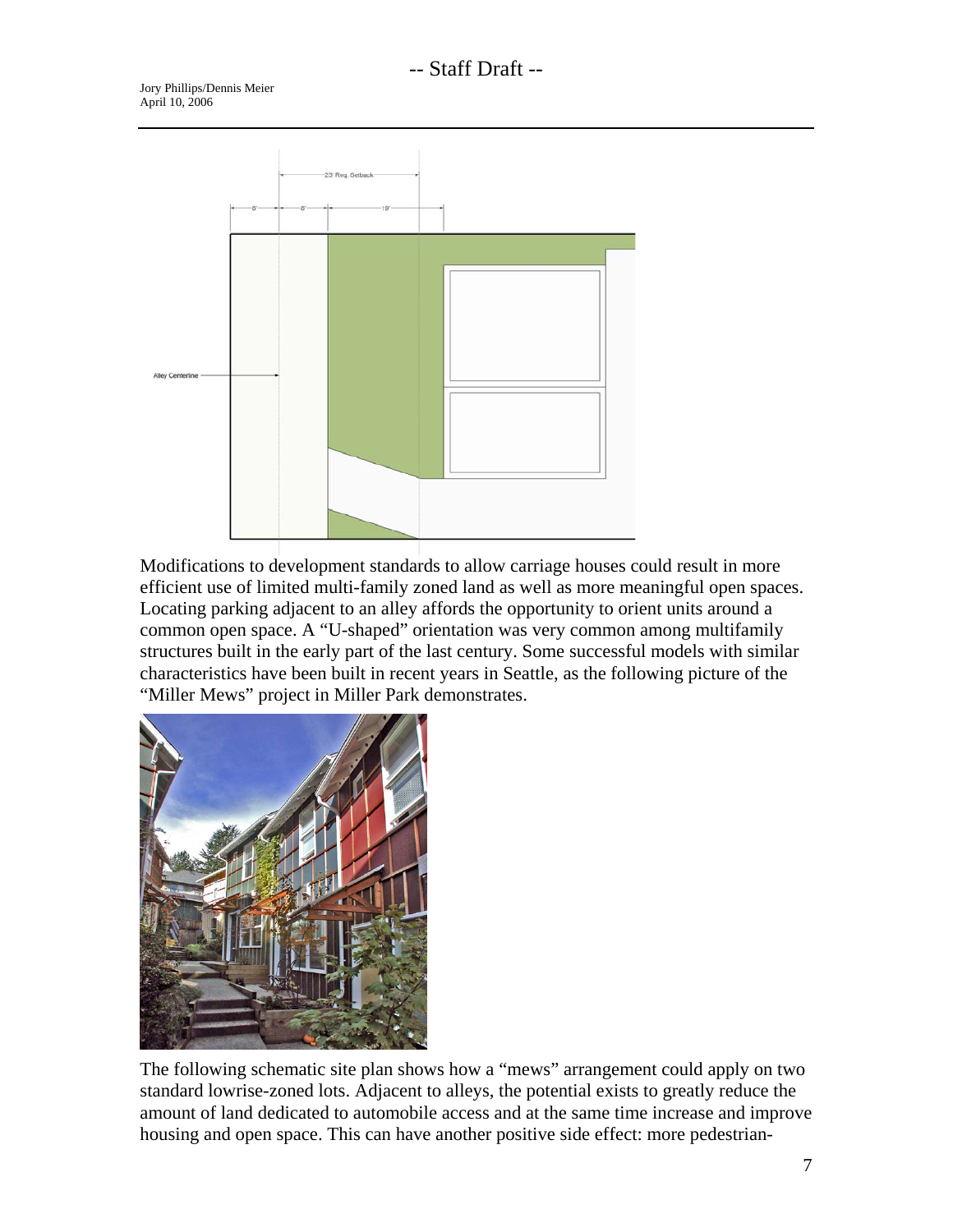friendly streets. A different plat pattern is used for sites such as this, and easements need to be created for the garages below the carriage units. Depending on the size of the lot and number of units, reduced parking requirements relative to what is required now may be necessary to accomplish this form of development. Existing restrictions on structure depth, distances between structures, setbacks, and particularly open space and parking revisions would also likely need to be modified to achieve this model.



# **Conclusions**

Seattle is now getting the townhouse development and increased home ownership that our plans have been calling for since the 1980's, and this is positive news. The driver for this form of development is the interplay between the marketplace (high for-sale housing demand), the unit-lot subdivision process, and basic zoning and development standards.

Modifications to development standards would address some of the issues and opportunities presented here, as well as achieve a Land Use Code that is simpler to use and understand. Changes to Land Use Code should look to achieve the following concepts:

- 1. Minimize site area dedicated to vehicle access and circulation.
- 2. Provide usable, attractive, and well-integrated recreation amenities, such as shared courtyards, in place of current open space requirements.
- 3. Reinforce pedestrian-friendly streetscapes, human scale and fit of new townhouse projects.
- 4. Consider opportunities for encouraging smaller, additional units (such as carriage houses) that could be more affordable than standard townhouses.